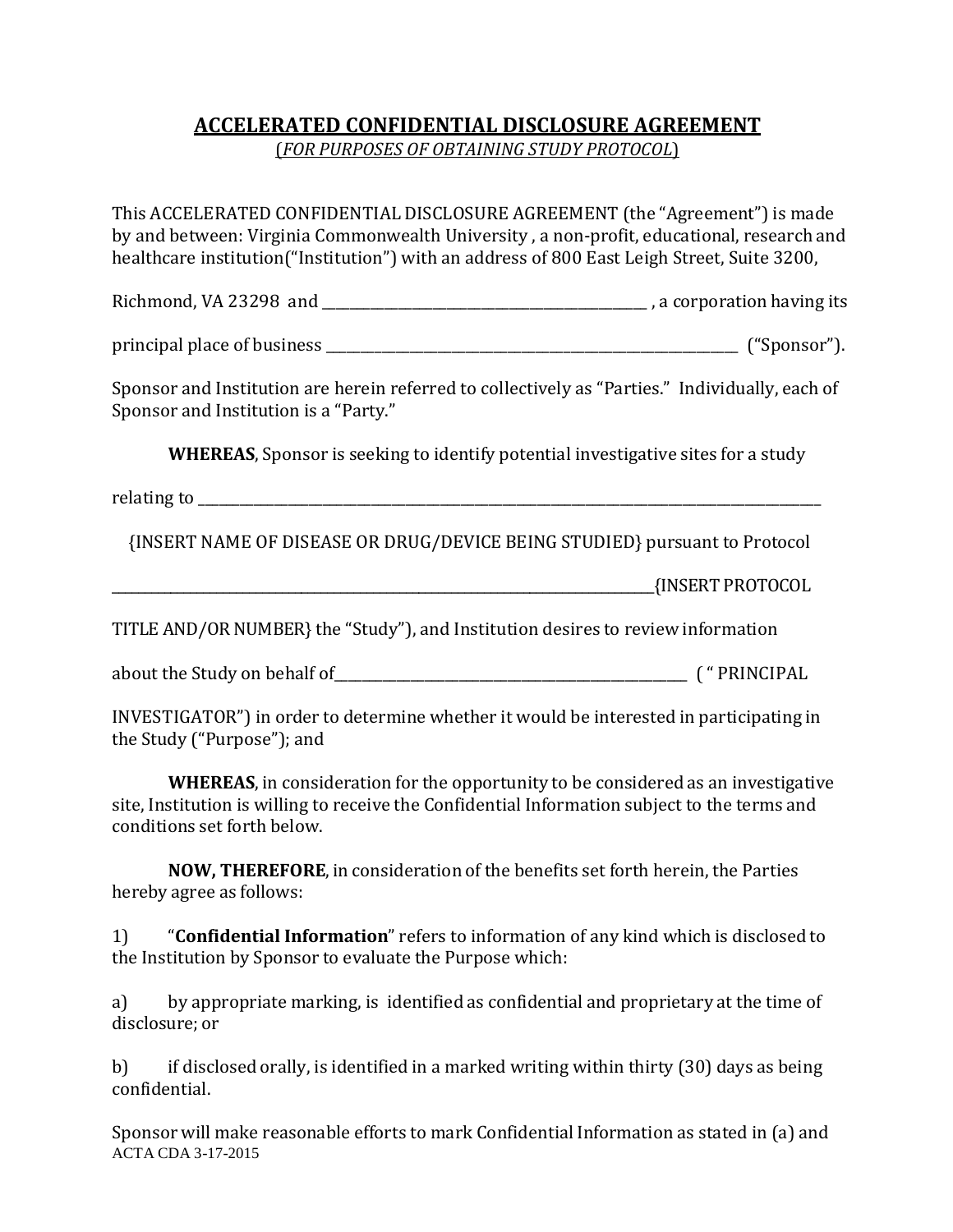(b) above. However, to the extent such marking is not practicable, then in the absence of written markings, information disclosed (written or verbal) that a reasonable person familiar with the Study would consider it to be confidential or proprietary from the context or circumstances of disclosure shall be deemed as such.

Institution agrees, for a period of five (5) years from the effective date stated below, to use reasonable efforts, no less than the protection given their own confidential information, to use Confidential Information received from Sponsor in accordance with this Section.

Institution agrees to use Sponsor's Confidential Information solely as allowed by this Agreement. Institution agrees to make Sponsor's Confidential Information available only to those personnel who require access to it to evaluate the Purpose and to inform such personnel of the confidential nature of such information and the obligation of confidentiality to which they are bound.

2) The obligation of nondisclosure does not apply with respect to any of the Confidential Information that:

a) is or becomes public knowledge through no breach of this Agreement by Institution;

b) is disclosed to Institution by a third party entitled to disclose such information without known obligation of confidentiality;

c) is already known or is independently developed by Institution without use of Sponsor´s Confidential Information as shown by Institution´s contemporaneous written records;

d) is released with the prior written consent the Sponsor.

3) Institution may disclose Confidential Information to the extent that it is requiredto be produced pursuant to a requirementof applicable law, IRB, government agency, an order of a court of competent jurisdiction, or a facially valid administrative, Congressional, or other subpoena, provided that Institution, subject to the requirement, order, or subpoena, promptly notifies Sponsor.

To the extent allowed under applicable law, Sponsor may seek to limit the scope of such disclosure and/or seek to obtain a protective order. Institution will disclose only the minimum amount of Confidential Information necessary to comply with law, or court order as advised by Institution's legal counsel.

4) No license or other right is created or granted hereby, except the specific right to use the Confidential Information under the terms of this Agreement, nor shall any license or other right with respect to the subject matter hereof be created or granted except by the prior written agreement of the Parties duly signed by their authorized representatives.

5) Upon Sponsor's written request, Institution agrees to return all Confidential Information supplied to it by Sponsor pursuant to this Agreement except that Institution ACTA CDA 3-17-2015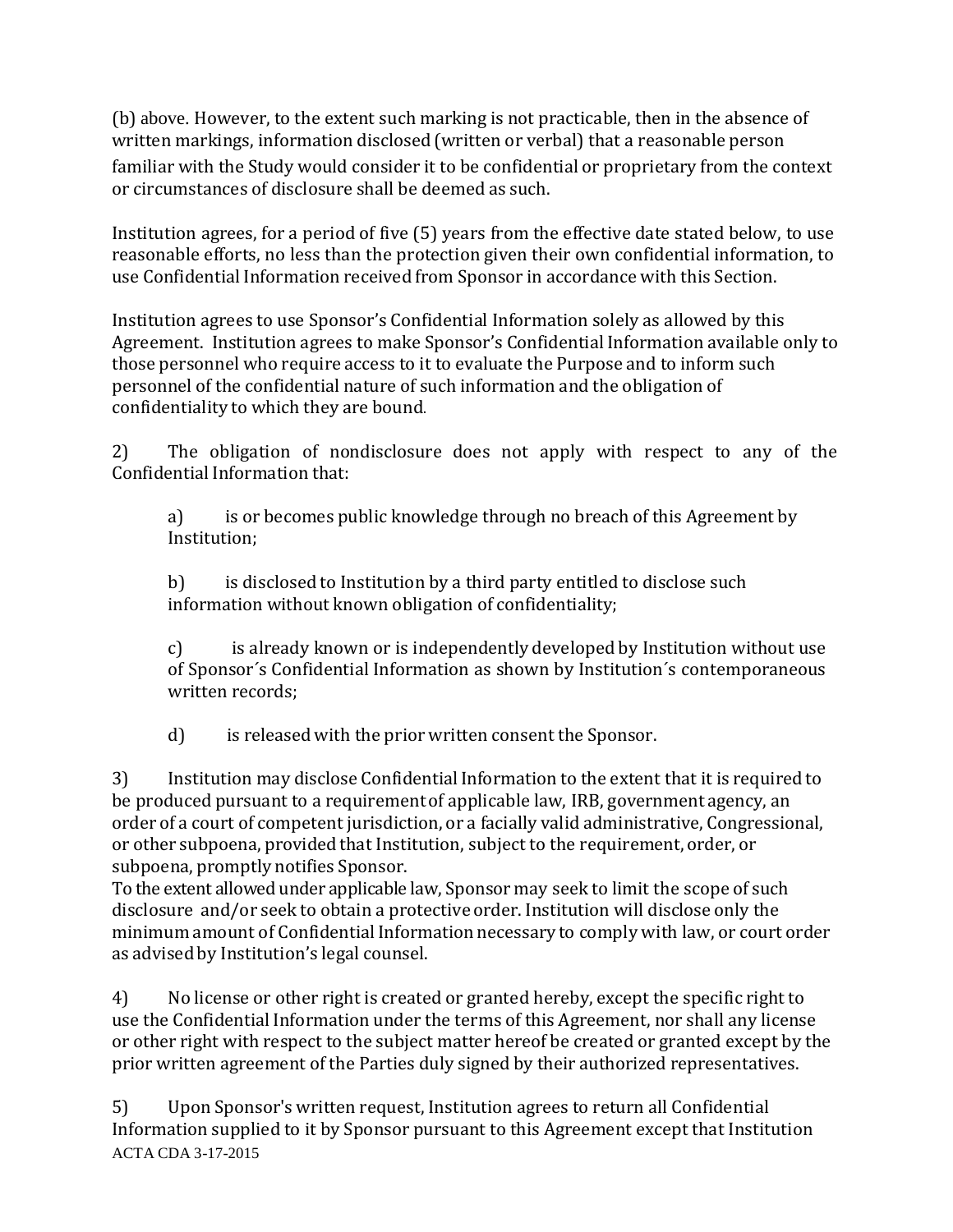may retain such Confidential Information in a secure location for purposes of identifying and satisfying its obligations and exercising its rights under this Agreement.

6) Neither Institution nor Sponsor may use the name, trademark, logo, symbol, or other image or trade name of the other Party or its employees and agents in any advertisement, promotion, or other form of publicity or news release or that in any way implies endorsement without the prior written consent of an authorized representative of the Party whose name is being used. Such approval will not be unreasonably withheld.

7) This Agreement may be executed in any number of counterparts, each of which shall be an original and all of which together shall constitute one and the same document, and is binding on all Parties notwithstanding that each of the Parties may have signed different counterparts. Scanned copies of signatures or electronic images of signatures shall be considered original signature unless prohibited by applicable law.

8) This Agreement shall expire one (1) year from the effective date of this Agreement.

9) This written Agreement constitutes the entire agreement between the Parties concerning the subject matter, and supersedes all other or prior agreements or understandings, whether written or oral, with respect to that subject matter. Any changes made to the terms or conditions cited in this Agreement require the written approval of each Party's authorized representative.

The authorized representatives of the Parties have signed this Agreement effective as of the date last signed below:

|                                         | <b>ENTER NAME OF SPONSOR/COMPANY}</b> |
|-----------------------------------------|---------------------------------------|
|                                         |                                       |
|                                         |                                       |
|                                         |                                       |
| <b>VIRGINIA COMMONWEALTH UNIVERSITY</b> |                                       |
|                                         |                                       |
| {SIGNATORY NAME}                        |                                       |
|                                         |                                       |
|                                         |                                       |
| <b>ACTA CDA 3-17-2015</b>               |                                       |